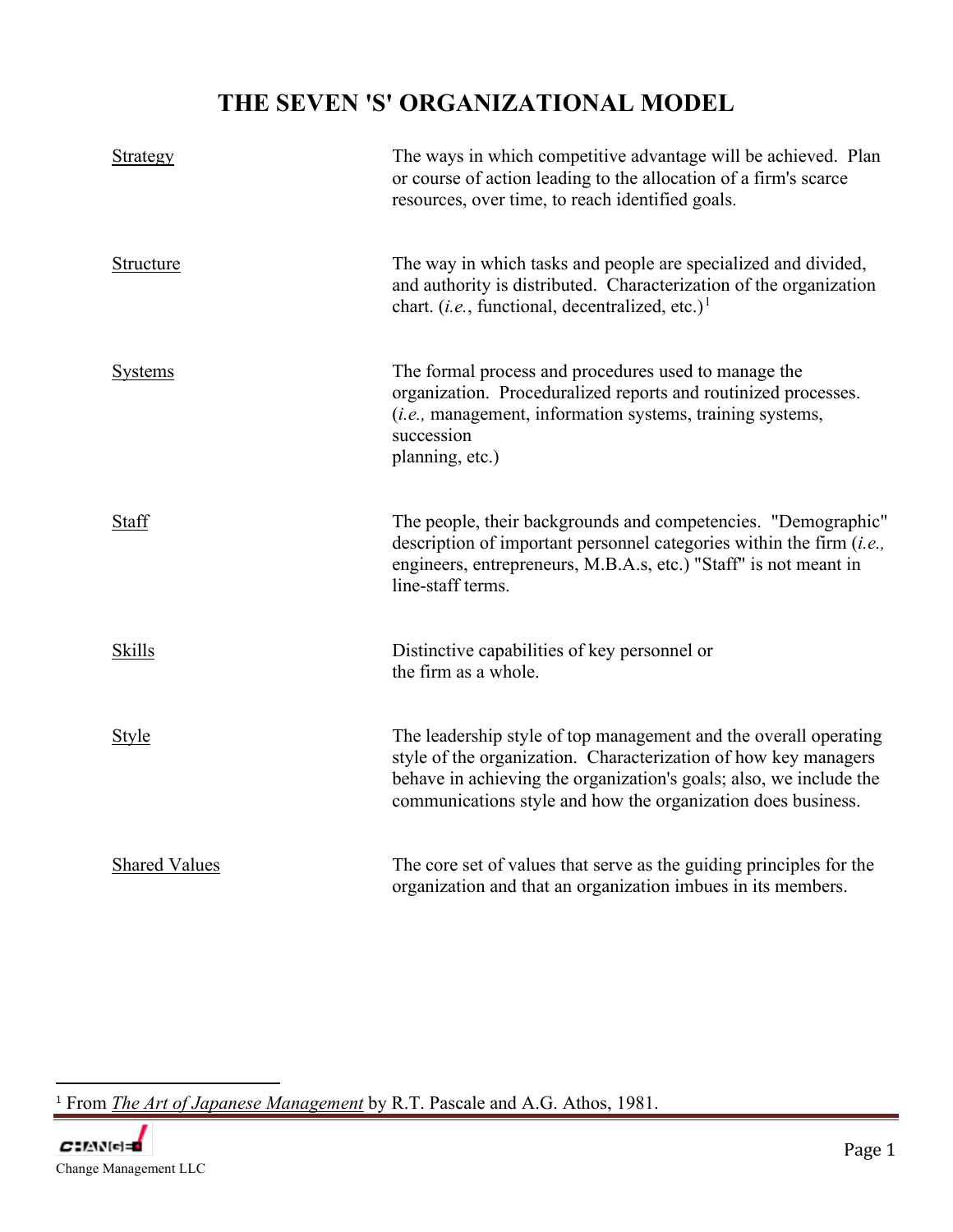## **Data Gathering Questions**

## **How to Use the Seven "S" Model to Diagnose Your Organization**

| A. | <b>STRATEGY</b>                                                   |                       |                |   |                  |                                                                                                |  |  |
|----|-------------------------------------------------------------------|-----------------------|----------------|---|------------------|------------------------------------------------------------------------------------------------|--|--|
| 1. | Is the strategy clear for (year) and beyond?                      |                       |                |   |                  |                                                                                                |  |  |
|    | Unclear                                                           | 1                     | 2              | 3 | 4                | Very Clear                                                                                     |  |  |
|    | Is the strategy for (COMPANY) for (year) clear?                   |                       |                |   |                  |                                                                                                |  |  |
| 2. |                                                                   |                       |                |   |                  |                                                                                                |  |  |
|    | Unclear                                                           | 1                     | $\overline{2}$ | 3 | 4                | Very Clear                                                                                     |  |  |
|    |                                                                   |                       |                |   |                  |                                                                                                |  |  |
| 3. |                                                                   |                       |                |   |                  | How well do you understand the role each individual plays in the strategy?                     |  |  |
|    | Not Well<br>$\mathbf 1$                                           | $\overline{2}$        | 3              | 4 | Very Well        |                                                                                                |  |  |
|    |                                                                   |                       |                |   |                  |                                                                                                |  |  |
| 4. | What issues could stop or limit the attainment of the strategy?   |                       |                |   |                  |                                                                                                |  |  |
|    |                                                                   |                       |                |   |                  |                                                                                                |  |  |
| 5. |                                                                   |                       |                |   |                  | How could the organization be more efficient or enabled to deliver the strategy?               |  |  |
|    |                                                                   |                       |                |   |                  |                                                                                                |  |  |
|    |                                                                   |                       |                |   |                  |                                                                                                |  |  |
| В. | <b>STRUCTURE</b>                                                  |                       |                |   |                  |                                                                                                |  |  |
| 1. |                                                                   |                       |                |   |                  | How well does the organization structure support the execution of the strategy?                |  |  |
|    | Not Well<br>1                                                     | $\overline{2}$        | 3              | 4 | Very Well        |                                                                                                |  |  |
|    |                                                                   |                       |                |   |                  |                                                                                                |  |  |
| 2. | How well is the (COMPANY) organization functioning now?           |                       |                |   |                  |                                                                                                |  |  |
|    | Not Well                                                          | 1                     | $\overline{2}$ | 3 | 4                | <b>Very Well</b>                                                                               |  |  |
|    |                                                                   |                       |                |   |                  |                                                                                                |  |  |
| 3. |                                                                   |                       |                |   |                  | How clear are the decision-making lines of authority between what a business unit can take     |  |  |
|    | responsibility for and those decisions which must involve others? |                       |                |   |                  |                                                                                                |  |  |
|    | Not Well                                                          | 1                     | 2              | 3 | 4                | Very Well                                                                                      |  |  |
|    |                                                                   |                       |                |   |                  |                                                                                                |  |  |
| 4. | What are your concerns about structure?                           |                       |                |   |                  |                                                                                                |  |  |
|    |                                                                   |                       |                |   |                  |                                                                                                |  |  |
|    |                                                                   |                       |                |   |                  |                                                                                                |  |  |
| C. | <b>SYSTEMS</b>                                                    |                       |                |   |                  |                                                                                                |  |  |
| 1. |                                                                   |                       |                |   |                  | How well do the people know how their performance will be measured?                            |  |  |
|    | Not Well<br>1                                                     | $\overline{2}$        | 3              | 4 | <b>Very Well</b> |                                                                                                |  |  |
|    |                                                                   |                       |                |   |                  |                                                                                                |  |  |
| 2. |                                                                   |                       |                |   |                  | How well do key managers measure the performance of those who report to them?                  |  |  |
|    | Not Well                                                          | $2 \qquad 3 \qquad 4$ |                |   | Very Well        |                                                                                                |  |  |
|    |                                                                   |                       |                |   |                  |                                                                                                |  |  |
| 3. |                                                                   |                       |                |   |                  | How well do the management systems and procedures support the flow of communications inter and |  |  |
|    | intra business?                                                   |                       |                |   |                  |                                                                                                |  |  |
|    | Not Well<br>1                                                     | $\overline{2}$        | $\mathfrak{B}$ | 4 | Very Well        |                                                                                                |  |  |
|    |                                                                   |                       |                |   |                  |                                                                                                |  |  |
| 4. | What are your concerns about systems?                             |                       |                |   |                  |                                                                                                |  |  |
|    |                                                                   |                       |                |   |                  |                                                                                                |  |  |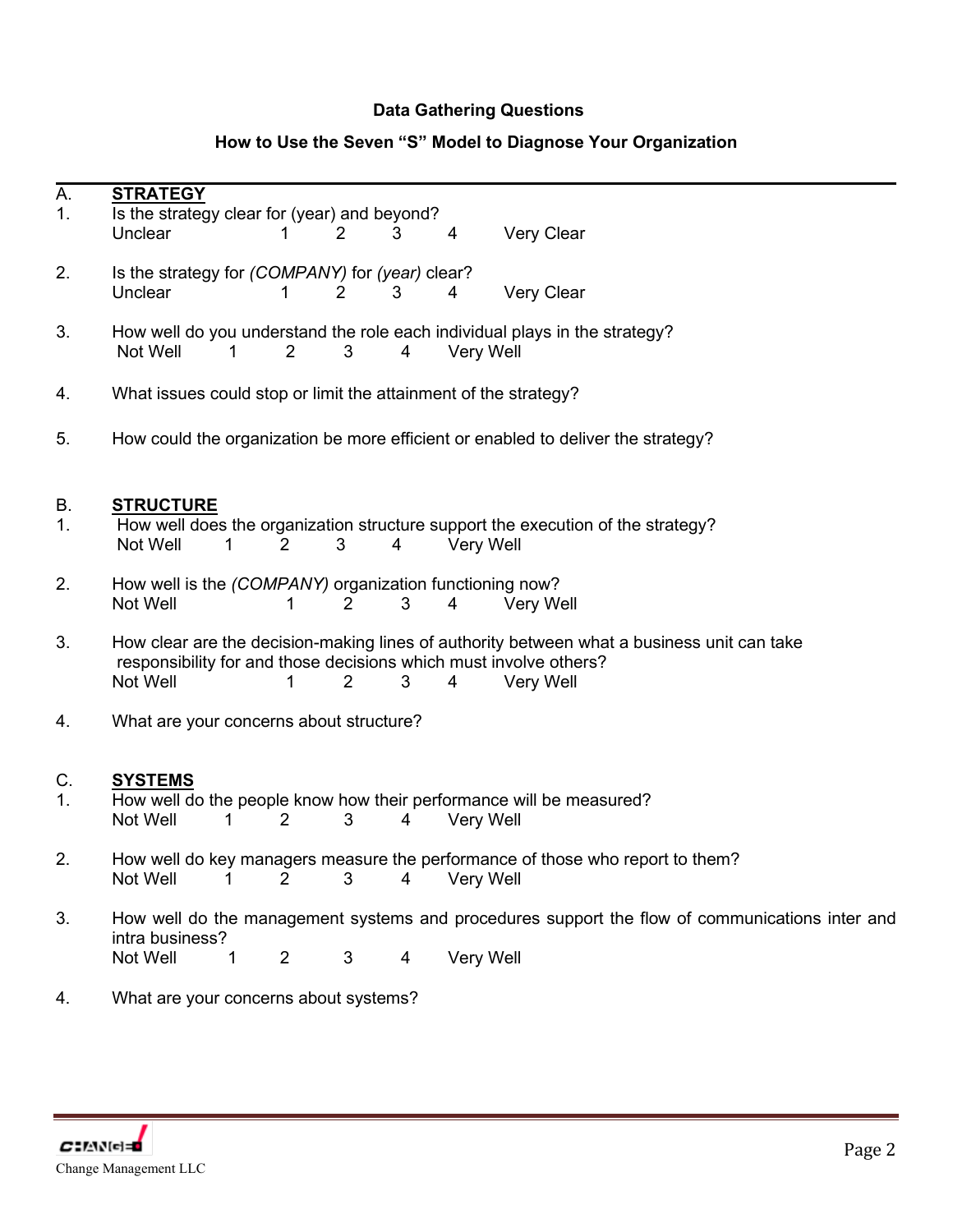| D.<br>1. | <b>STAFF</b><br>How does the competency of the employees fit the task at hand?                                        |                                                                                             |   |   |                            |                |   |   |   |   |
|----------|-----------------------------------------------------------------------------------------------------------------------|---------------------------------------------------------------------------------------------|---|---|----------------------------|----------------|---|---|---|---|
|          | Serious<br>Problem                                                                                                    | 1                                                                                           | 2 | 3 | 4<br>Qualified             | Very           |   |   |   |   |
| 2.       | Not Well<br><b>Suited</b>                                                                                             | Does management seem to be suited to their jobs in the organization?<br>1<br>$\overline{2}$ | 3 | 4 | Very Well<br><b>Suited</b> |                |   |   |   |   |
| 3.       | Not Well<br>At All                                                                                                    | How well do employees and managers know how to get things accomplished?<br>2<br>1           | 3 | 4 | Very Well                  |                |   |   |   |   |
| 4.       | Not At 1<br>All                                                                                                       | How does the corporate strategy affect your decisions and role?<br>3<br>2                   | 4 |   | Very Much                  |                |   |   |   |   |
| 5.       |                                                                                                                       | What relationship issues do we need to pay attention?                                       |   |   |                            |                |   |   |   |   |
| Е.<br>1. | <b>SKILLS</b><br><b>Not</b><br>1.<br>Favorable                                                                        | As an organization how effective is (COMPANY)?<br>3<br>2                                    | 4 |   | <b>Highly Favorable</b>    |                |   |   |   |   |
| 2.       | Please rank (COMPANY)'s success and effectiveness on the following scale?<br>Least Effective<br><b>Most Effective</b> |                                                                                             |   |   |                            |                |   |   |   |   |
|          |                                                                                                                       | Leadership                                                                                  | 1 |   | $\overline{2}$             |                | 3 |   | 4 |   |
|          |                                                                                                                       | <b>Communications</b>                                                                       |   | 1 |                            | $\overline{2}$ |   | 3 |   | 4 |
|          |                                                                                                                       | Management                                                                                  | 1 |   | $\overline{2}$             |                | 3 |   | 4 |   |
| વ        |                                                                                                                       | How skillful is the organization at producing results?                                      |   |   |                            |                |   |   |   |   |

- 3. How skillful is the organization at producing results? Not 1 2 3 4 Very Skillful Not 1<br>Skillful
- 4. What skills does the *(COMPANY)* organization need to develop?
- 5. Other comments about skills?